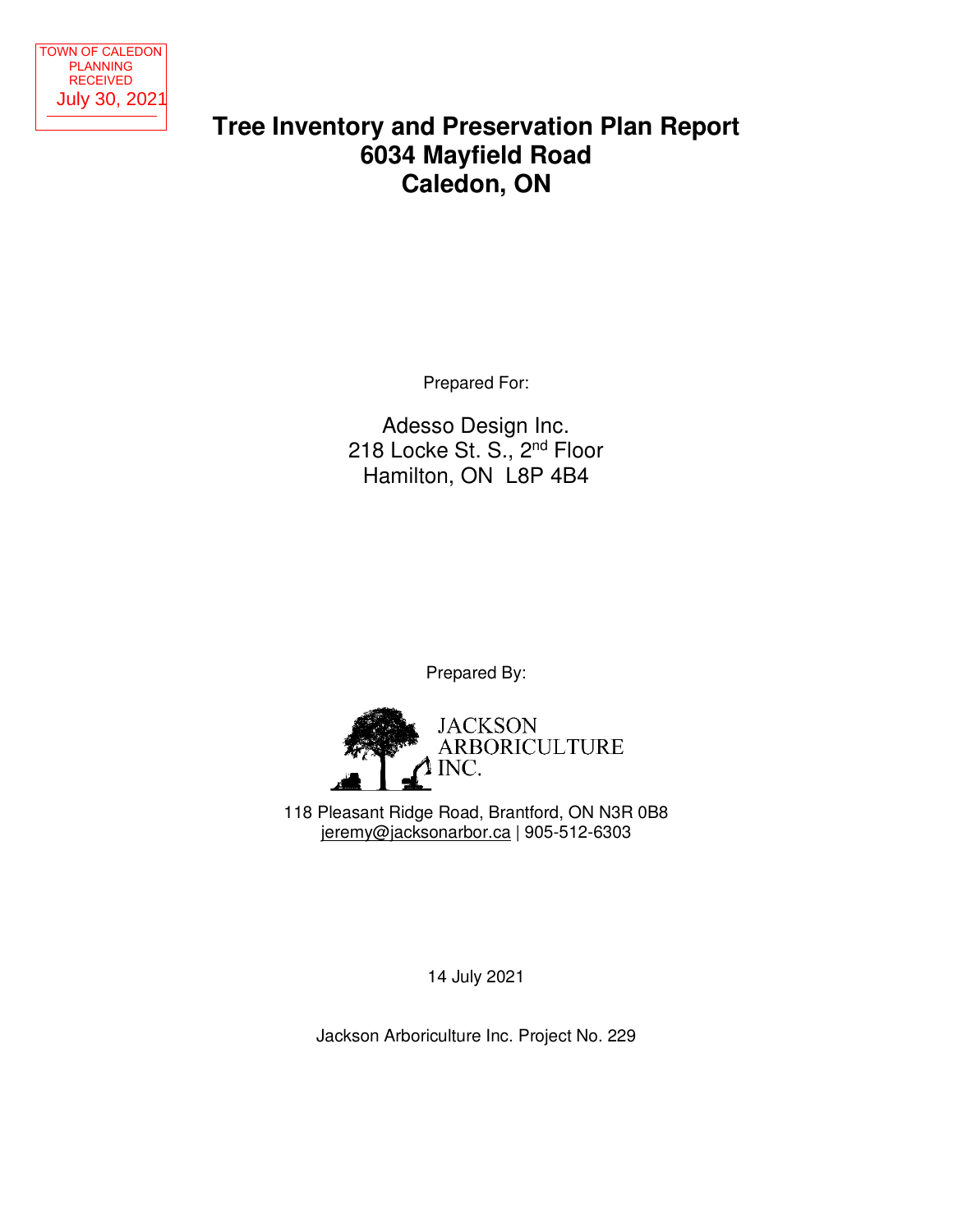# **Introduction**

Jackson Arboriculture Inc. was retained by Adesso Design Inc. to complete a Tree Inventory and Preservation Plan report for a development application for a property situated at 6034 Mayfield Road in Caledon, Ontario. The proposed development includes the construction of two industrial structures and associated parking.

# **Methodology**

The following work plan was utilized during the completion of this study:

- Prepare field mapping (overlay topo survey/site plan/aerial photography);
- Complete a site visit to collect tree inventory information for all trees 10 cm in diameter and larger situated on subject property, on neighbouring property within 6 m and in the road allowance;
- Data entry, mapping, and completion of a preservation planning analysis for trees included in the tree inventory; and,
- Document the findings in a Tree Inventory and Preservation Plan report in accordance with the Town of Caledon's Terms of Reference for Arborist Reports, Tree Preservation Plans and Tableland Tree Removal Compensation.

### **Tree Inventory**

The tree inventory was completed on the 22<sup>nd</sup> of June 2021. All trees included in the inventory were visually assessed based on the following parameters:

**Tree #**: A number assigned to each tree correlating to the tree inventory and the Tree Protection Plan Sheet L-1 as prepared by Adesso Design Inc.

**Species**: Common and scientific species names.

**DBH:** Diameter of the tree stem, measured at 1.4 m from the ground.

**Condition**: The health of the tree considering trunk integrity, crown structure and crown vigour; each rated as poor, fair or good.

**Dripline**: The distance from the stem to the tips of the live branches.

**Crown Class**: The position of the tree crown within the surrounding tree canopy, assessed as either dominant, co-dominant, intermediate or supressed.

**Location**: The property on which the tree is situated.

**Comments**: Any additional notes relevant to the tree or site conditions.

The trees included in the inventory are identified with numbers 1-58. Trees were located by the topographic survey provided and handheld GPS unit.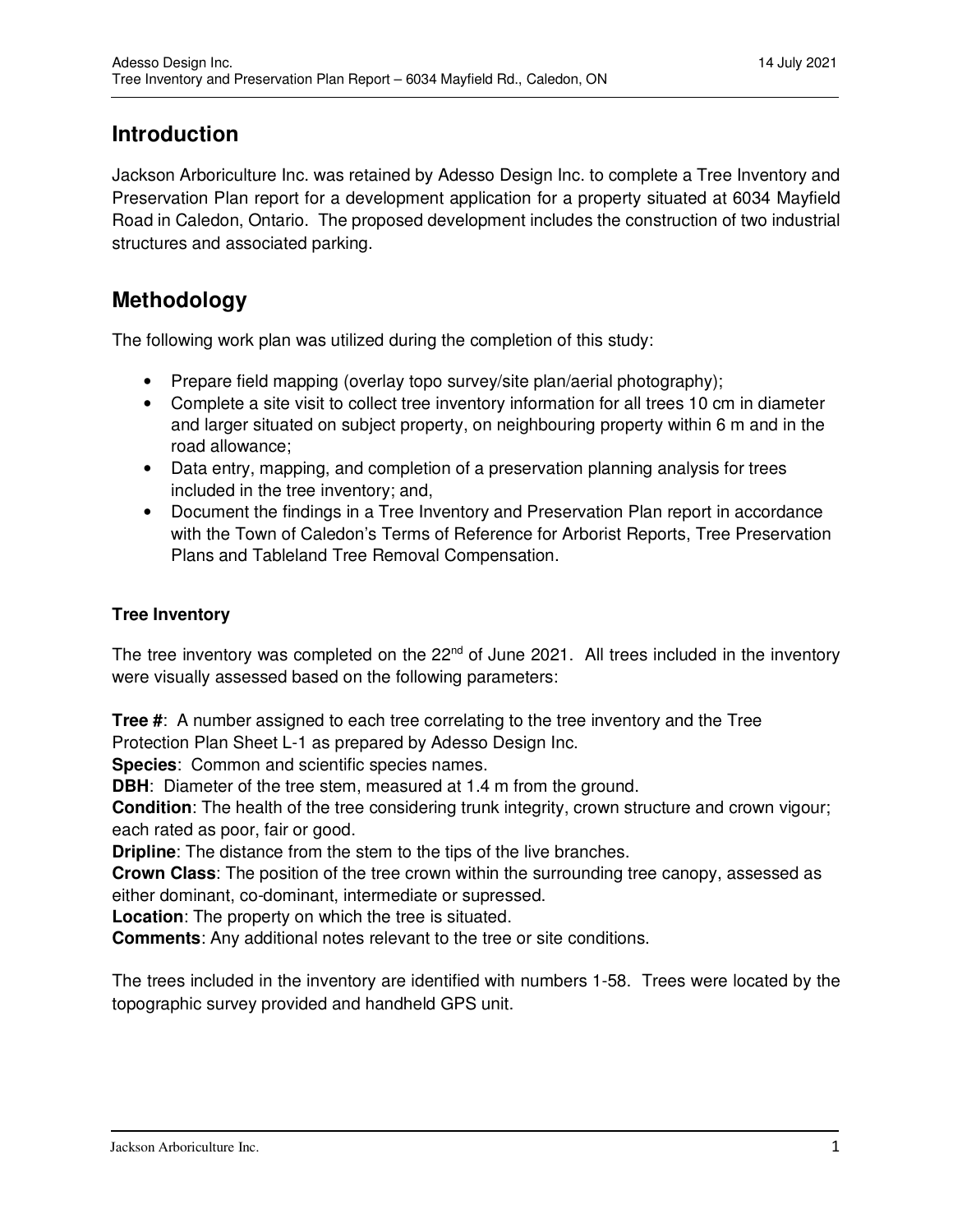# **Existing Conditions**

The subject property is comprised of active agricultural fields and regenerating cultural meadow. The site is bound by commercial development to the north and to the east, Mayfield Road to the south and Airport Road to the west.

The tree inventory documented a total of 58 trees situated on subject property, within the road allowance and on neighbouring property within 6 m of the property boundaries. The trees included in the inventory appear to be comprised of naturally occurring trees with some landscape plantings.

Trees included in the inventory are comprised of Eastern Red Cedar (Juniperus virginiana), Manitoba Maple (Acer negundo), Trembling Aspen (Populus tremuloides), White Elm (Ulmus Americana), Scots Pine (Pinus sylvestris), Blue Spruce (Picea pungens), White Spruce (Picea abies), Eastern Cottonwood (Populus deltoides) and Silver Maple (Acer saccharinum). Refer to Table 1 for the complete tree inventory and Sheet L-1 for tree locations.

# **Proposed Development**

The proposed development includes the construction of two industrial buildings and associated asphalt parking. Access to the development is proposed from Airport Road to the west and Mayfield Road to the south.

# **Discussion and Analysis**

A preservation planning analysis was completed on each tree individually considering the impacts from the proposed development and many other factors including, but not limited to, tree condition, species, DBH and the existing site conditions. The impacts from the proposed development will occur where tree roots conflict with construction machinery during earthworks, grading, servicing and foundation excavation.

During the preservation planning analysis the dripline distance was utilized to determine the potential impacts to each tree. Where appreciable encroachment is required within the dripline, tree removal will likely be required.

## **Tree Removal**

The removal of Trees 1-44 and 54 will be required to accommodate the proposed development.

## **Tree Preservation**

The preservation of Trees 45-53 and 55-58 will be possible with the use of appropriate tree protection measures. The tree protection fence must be installed prior to the commencement of construction (earthworks/grading) to ensure that the trees identified for preservation are not adversely affected by the impacts of the proposed development.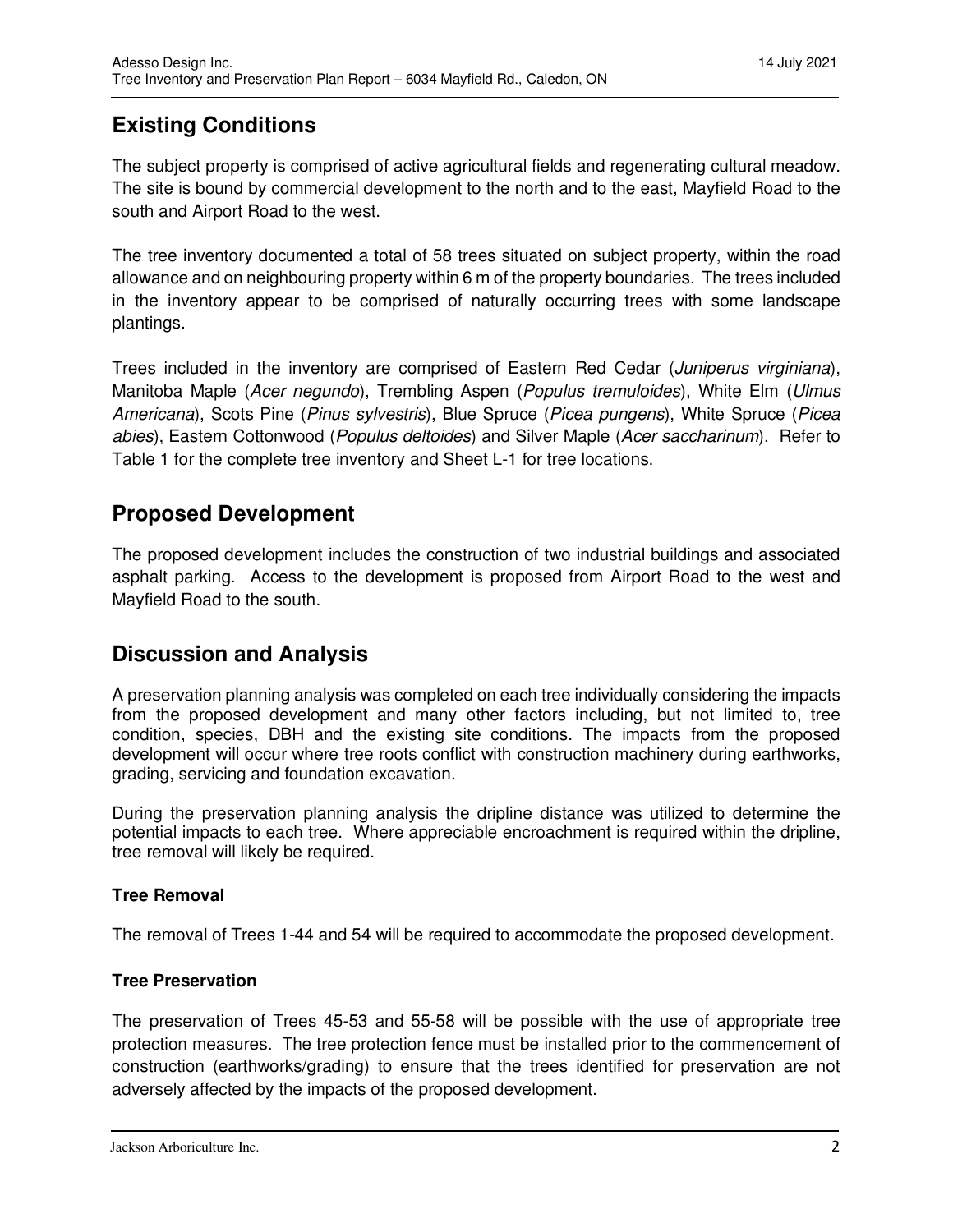The tree protection fence must be installed at the dripline of trees identified for preservation. Refer to Sheet L-1 for the location of required tree protection fence, Sheet L-2 for the tree protection fence detail and further tree protection plan notes.

### **Tableland Tree Removal Compensation**

The removal of healthy tableland trees will require compensation in the form of tree plantings or a cash-in-lieu payment to the Town. A total of 45 trees included in the tree inventory will required removal to accommodate the proposed development. Of those 45 trees, 26 are considered to be healthy. As per the Town's Terms of Reference, a total of 35 compensation trees will be required to offset the removal of the 26 healthy tableland trees. Refer to Table 2 for the Tree Compensation Table.

Tree plantings must be a minimum of 70 mm caliper for deciduous trees or 200 cm height for coniferous trees to be considered as compensation by the Town.

# **Summary and Recommendations**

Jackson Arboriculture Inc. was retained by Adesso Design Inc. to complete a Tree Inventory and Preservation Plan report for a development application for a property situated at 6034 Mayfield Road in Caledon, Ontario. A tree inventory was conducted and reviewed in the context of the proposed development plan.

The findings of the study indicate a total of 58 trees situated on subject property, in the road allowances and on neighbouring property within 6 m of the property boundaries. The removal of 45 trees will be required to accommodate the proposed development and 35 compensation tree plantings will be required.

The following recommendations are made to ensure trees identified for preservation are not impacted by the proposed development:

- Refer to Sheet L-1 for the location of prescribed tree protection fencing, and Sheet L-2 for the tree protection fence detail and further tree protection plan notes.
- Tree protection fence must be installed prior to the commencement of construction/earthworks.
- Once tree protection fence has been installed it must not be moved, relocated or altered in any way (unless repairing fallen fence etc.) for the duration of the construction period.
- No intrusion into an area identified on Sheet L-1 as a tree preservation zone (TPZ) is allowed at anytime during construction.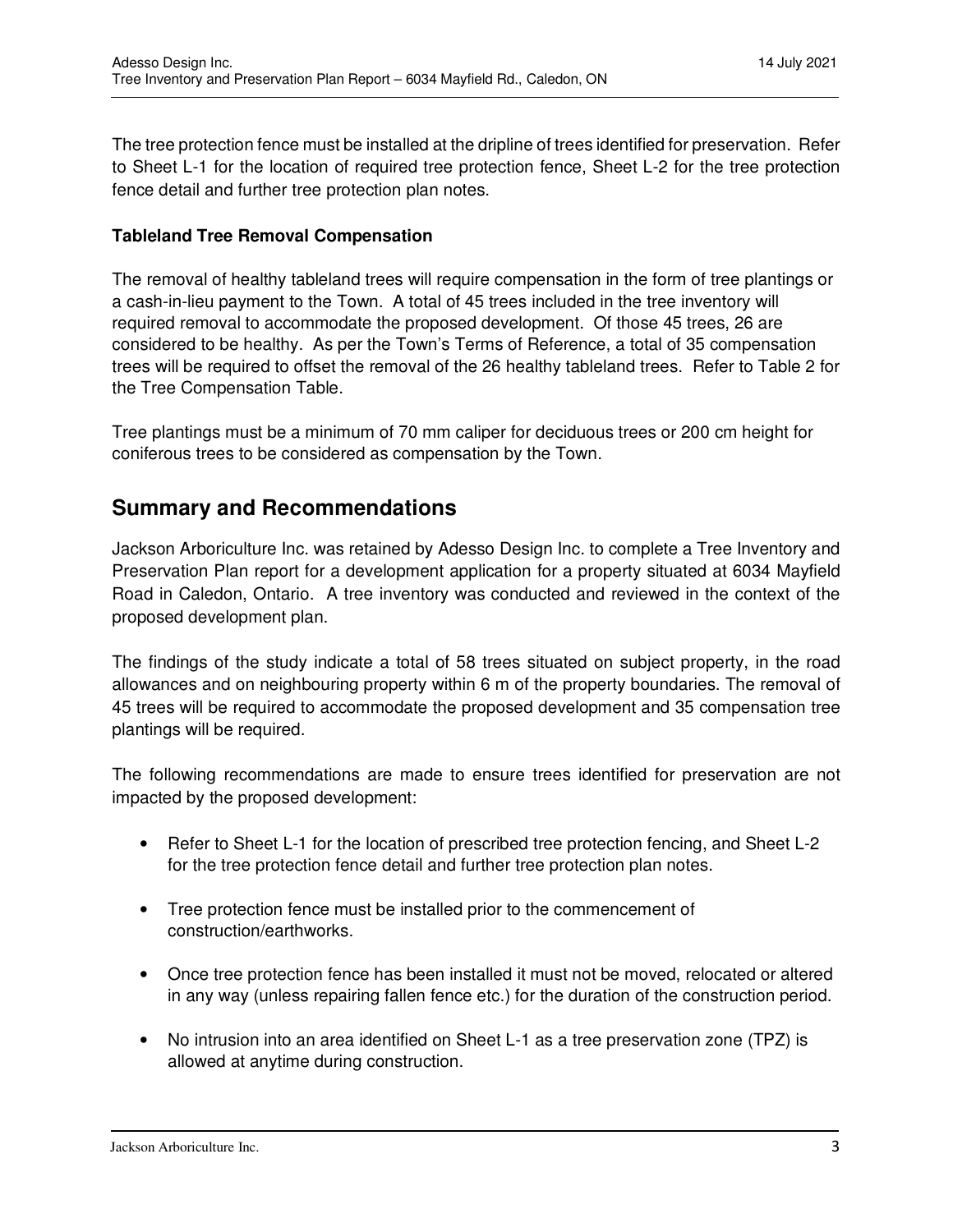- No storage of machinery, construction debris, materials, waste or any other items is allowed within a TPZ.
- Any tree branches (and roots) that conflict with proposed development must be pruned by a Certified Arborist in accordance with acceptable arboricultural practice.
- Tree protection fencing should be inspected prior to, during, and after construction is complete to ensure that tree protection fence remains intact and in good repair throughout the stages of development.

Respectfully submitted, **Jackson Arboriculture Inc.** 

*Jeremy Jackson* 

Jeremy Jackson, H.B.Sc., ISA Certified Arborist #ON-1089A GIS Analyst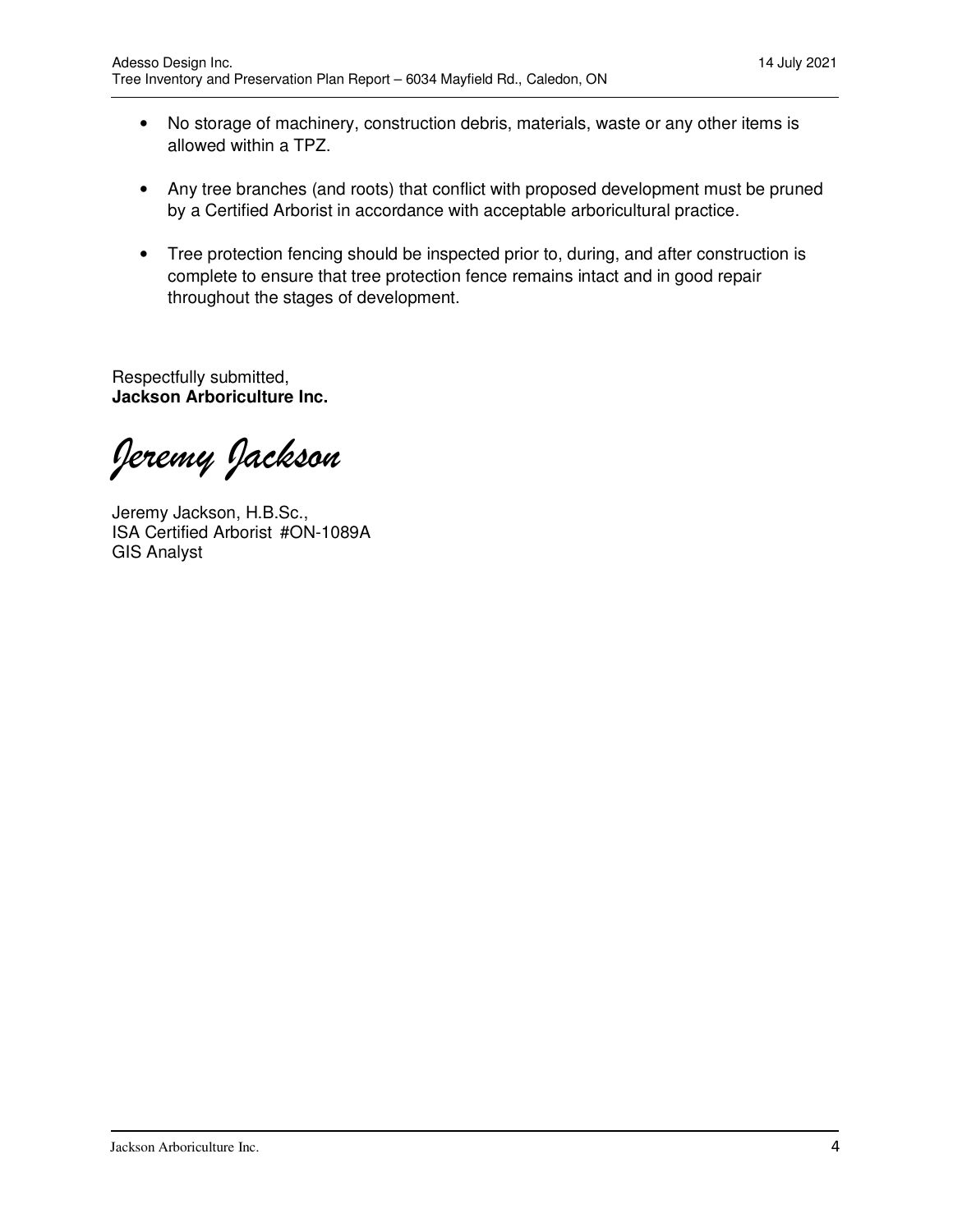# **Limitations of Assessment**

It is our policy to attach the following limitations of assessment to ensure that the client, municipalities and agencies are fully aware of what is technically and professionally realistic when visually assessing and retaining trees.

The assessment of the trees presented in this report has been made using accepted arboricultural techniques. These include a visual examination of the above ground parts of each tree for structural defects, scars, external indications of decay such as fungal fruiting bodies, evidence of attack by insects, discoloured foliage, the condition of any visible root structures, the degree and direction of any lean, the general condition of the trees and the surrounding site, and the proximity of property and people.

Notwithstanding the recommendations and conclusions made in this report, it must be realized that trees are living organisms and their health and vigour constantly change. They are not immune to changes in site conditions, or seasonal variations in the weather conditions, including severe storms with high-speed winds.

While reasonable efforts have been made to ensure that the trees recommended for retention are healthy no guarantees are offered, or implied, that these trees, or any parts of them, will remain standing. It is both professionally and practically impossible to predict with absolute certainty the behaviour of any single tree of group of trees or their component parts in al circumstances. Inevitably a standing tree will always pose some risk. Most trees have the potential for failure under adverse weather conditions, and the risk can only be eliminated if the tree is removed.

Although every effort has been made to ensure that this assessment is reasonably accurate, trees should be re-assessed periodically. The assessment presented in this report is valid as the time of the inspection.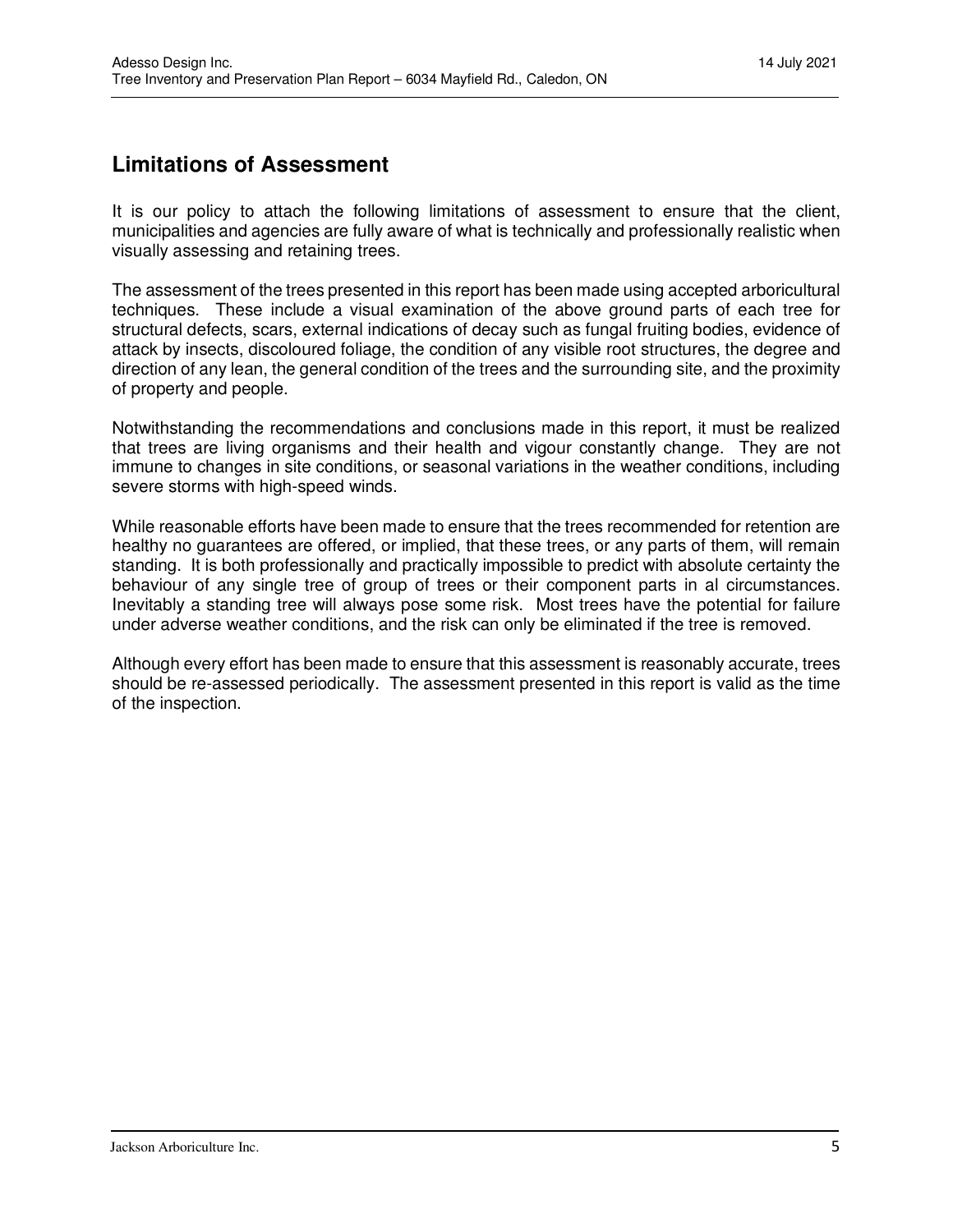### **Table 1. Tree Inventory**

Location: Airport Rd & Mayfield Rd Caledon Date: 22 June 2021 Surveyors: JJJ

| <b>Tree</b><br># | Common<br>Name                           | <b>Scientific</b><br>Name | <b>DBH</b>            | TI | <b>CS</b> | <b>CV</b> | <b>DL</b>      | cc        | Location            | <b>Comments</b>                                                           | Recomm-<br>endation |
|------------------|------------------------------------------|---------------------------|-----------------------|----|-----------|-----------|----------------|-----------|---------------------|---------------------------------------------------------------------------|---------------------|
| $\mathbf{1}$     | Eastern<br><b>Red Cedar</b><br>(Juniper) | Juniperus<br>virginiana   | 28                    | G  | G         | G         | 3              | CD        | Subject<br>Property |                                                                           | Remove              |
| $\overline{2}$   | Manitoba<br>Maple                        | Acer<br>negundo           | 59                    | F  | F         | F.        | 4              | <b>CD</b> | Subject<br>Property | Stem wound, seam.<br>broken branches                                      | Remove              |
| 3                | Manitoba<br>Maple                        | Acer<br>negundo           | 69, 53                | F  | F         | F         | 5              | D         | Subject<br>Property | Union at 0.4 m, heavy<br>stem wound, 20%<br>crown dieback, tagged<br>1539 | Remove              |
| 4                | Manitoba<br>Maple                        | Acer<br>negundo           | 26, 18                | FG | G         | G         | 3              | D         | Subject<br>Property | Union at 0.4 m                                                            | Remove              |
| 5                | Manitoba<br>Maple                        | Acer<br>negundo           | 18, 15, 22,<br>18     | PF | PF        | PF        | 4              | D         | Subject<br>Property | Union at ground, 2<br>stems failed and lying<br>on the ground             | Remove              |
| 6                | Manitoba<br>Maple                        | Acer<br>negundo           | 50                    | F  | G         | G         | 4              | <b>CD</b> | Subject<br>Property | Stem wound                                                                | Remove              |
| $\overline{7}$   | Manitoba<br>Maple                        | Acer<br>negundo           | 28, 24                | FG | G         | G         | 4              | CD        | Subject<br>Property | Union at 0.3 m,<br>epicormic branching                                    | Remove              |
| 8                | Manitoba<br>Maple                        | Acer<br>negundo           | 13                    | G  | FG        | G         | 3              |           | Subject<br>Property | Bowed, grapevine<br>competition                                           | Remove              |
| 9                | Manitoba<br>Maple                        | Acer<br>negundo           | 46                    | FG | G         | G         | 4              | CD.       | Subject<br>Property | Union at 1.6 m.<br>epicormic branching                                    | Remove              |
| 10               | Trembling<br>Aspen                       | Populus<br>tremuloides    | 10, 7                 | FG | FG        | FG        | 2              | CD        | Subject<br>Property | Union at ground, 7 cm<br>stem dead                                        | Remove              |
| 11               | Trembling<br>Aspen                       | Populus<br>tremuloides    | 10                    | G  | G         | G         | $\overline{c}$ | <b>CD</b> | Subject<br>Property |                                                                           | Remove              |
| 12               | Manitoba<br>Maple                        | Acer<br>negundo           | 13, 15                | FG | G         | G         | 3              | CD        | Subject<br>Property | Union at ground                                                           | Remove              |
| 13               | Trembling<br>Aspen                       | Populus<br>tremuloides    | 20                    | F  | FG        | G         | 3              | CD        | Subject<br>Property | Crook                                                                     | Remove              |
| 14               | Manitoba<br>Maple                        | Acer<br>negundo           | 12                    | F  | F         | FG        | 3              | CD        | Subject<br>Property | Stem wound at flare,<br>bowed/lean                                        | Remove              |
| 15               | Manitoba<br>Maple                        | Acer<br>negundo           | 15                    | FG | FG        | G         | 2              | CD        | Subject<br>Property | Lean                                                                      | Remove              |
| 16               | Trembling<br>Aspen                       | Populus<br>tremuloides    | 28                    | FG | G         | G         | 3              | CD        | Subject<br>Property | Stem wound at flare                                                       | Remove              |
| 17               | Trembling<br>Aspen                       | Populus<br>tremuloides    | 21                    | G  | F         | F.        | 3              | CD        | Subject<br>Property | 30% crown dieback                                                         | Remove              |
| 18               | Trembling<br>Aspen                       | Populus<br>tremuloides    | 13                    | G  | G         | G         | 2              | CD        | Subject<br>Property |                                                                           | Remove              |
| 19               | Trembling<br>Aspen                       | Populus<br>tremuloides    | 17                    | FG | F         | F         | 3              | CD        | Subject<br>Property | Bowed east, 20%<br>crown dieback                                          | Remove              |
| 20               | Trembling<br>Aspen                       | Populus<br>tremuloides    | 18                    | F  | P         | P         | 3              | CD        | Subject<br>Property | 60% crown dieback                                                         | Remove              |
| 21               | Trembling<br>Aspen                       | Populus<br>tremuloides    | 16, 12                | FG | G         | G         | 3              | CD        | Subject<br>Property | Union at ground                                                           | Remove              |
| 22               | Trembling<br>Aspen                       | Populus<br>tremuloides    | 10, 15, 16,<br>9      | FG | FG        | FG        | 3              | CD        | Subject<br>Property | Union at ground, 10%<br>crown dieback                                     | Remove              |
| 23               | Trembling<br>Aspen                       | Populus<br>tremuloides    | 12                    | G  | G         | G         | 2              | CD        | Subject<br>Property |                                                                           | Remove              |
| 24               | Trembling<br>Aspen                       | Populus<br>tremuloides    | 12                    | G  | G         | G         | 2              | CD        | Subject<br>Property | Lean                                                                      | Remove              |
| 25               | Trembling<br>Aspen                       | Populus<br>tremuloides    | 14                    | PF | F         | F         | 3              | CD        | Subject<br>Property | Heavy lean                                                                | Remove              |
| 26               | Trembling<br>Aspen                       | Populus<br>tremuloides    | 11                    | G  | FG        | FG        | 2              | CD        | Subject<br>Property | Canker                                                                    | Remove              |
| 27               | Manitoba<br>Maple                        | Acer<br>negundo           | 13, 14, 12            | F  | FG        | G         | 3              | CD        | Subject<br>Property | Union at 0.5 m,<br>included trailer fender                                | Remove              |
| 28               | Manitoba<br>Maple                        | Acer<br>negundo           | 21, 18, 17,<br>14, 14 | FG | G         | G         | 4              | CD        | Subject<br>Property |                                                                           | Remove              |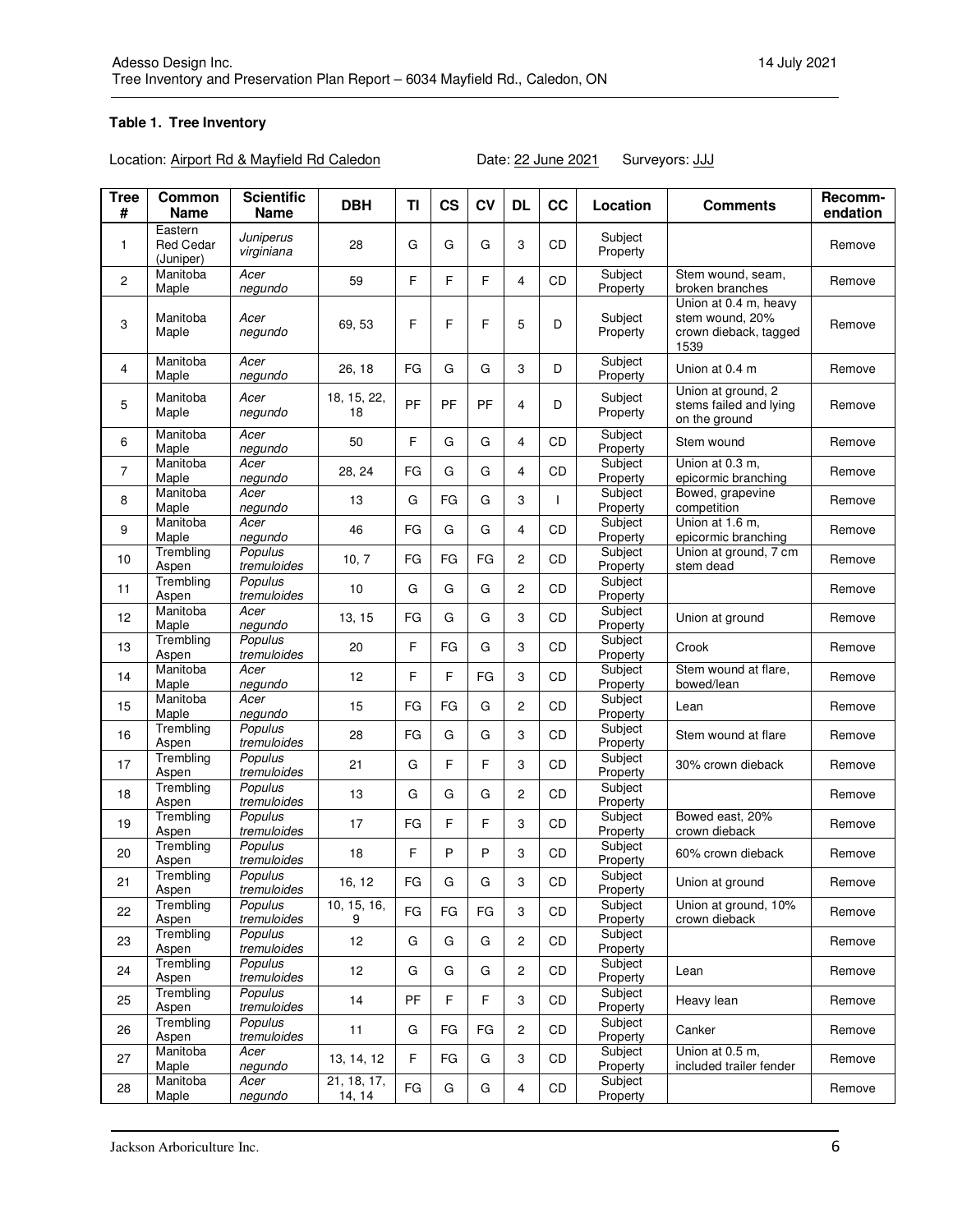| Adesso Design Inc. |                                                                              |  |
|--------------------|------------------------------------------------------------------------------|--|
|                    | Tree Inventory and Preservation Plan Report - 6034 Mayfield Rd., Caledon, ON |  |

| 29 | Manitoba<br>Maple     | Acer<br>negundo           | 12                | PF | F  | F  | 2                       | <b>CD</b> | Subject<br>Property      | Heavy stem wound at<br>flare                                | Remove   |
|----|-----------------------|---------------------------|-------------------|----|----|----|-------------------------|-----------|--------------------------|-------------------------------------------------------------|----------|
| 30 | Trembling<br>Aspen    | Populus<br>tremuloides    | 11, 9             | FG | G  | G  | $\overline{2}$          | <b>CD</b> | Subject<br>Property      | Union at ground                                             | Remove   |
| 31 | Manitoba<br>Maple     | Acer<br>negundo           | 9, 11             | FG | FG | FG | $\overline{c}$          | CD        | Subject<br>Property      | Union at ground,<br>epicormic branching                     | Remove   |
| 32 | Manitoba              | Acer                      | 15, 15            | FG | G  | G  | 3                       | CD        | Subject                  | Union at 0.5 m                                              | Remove   |
| 33 | Maple<br>Manitoba     | negundo<br>Acer           | 12, 21            | FG | FG | FG | 3                       | CD        | Property<br>Subject      | Union at ground, 10%                                        | Remove   |
| 34 | Maple<br>Manitoba     | negundo<br>Acer           | 28, 25, 23        | F  | FG | G  | 5                       | CD        | Property<br>Subject      | crown dieback<br>Union at ground,                           | Remove   |
|    | Maple<br>Manitoba     | negundo<br>Acer           |                   |    |    |    |                         |           | Property<br>Subject      | epicormic branching                                         |          |
| 35 | Maple                 | negundo                   | 22, 24            | FG | G  | G  | 5                       | CD        | Property                 | Union at 0.6 m                                              | Remove   |
| 36 | Manitoba<br>Maple     | Acer<br>negundo           | 15, 9             | FG | FG | FG | 3                       | CD        | Subject<br>Property      | Union at ground,<br>broken branches,<br>epicormic branching | Remove   |
| 37 | Manitoba<br>Maple     | Acer<br>negundo           | 10, 20            | FG | F  | F  | 4                       | CD        | Subject<br>Property      | Union at ground, 30%<br>crown dieback                       | Remove   |
| 38 | Manitoba<br>Maple     | Acer<br>negundo           | 24                | P  | P  | P  | 4                       | CD        | Subject<br>Property      | Lean, ~50% crown<br>dieback                                 | Remove   |
| 39 | Manitoba<br>Maple     | Acer<br>negundo           | 13                | P  | P  | P  | 3                       | CD        | Subject<br>Property      | Union at ground, lean,<br>heavy stem wound, 2<br>dead stems | Remove   |
| 40 | Manitoba<br>Maple     | Acer<br>negundo           | ~5, 8, 10         | P  | PF | PF | 3                       | CD        | Subject<br>Property      | Heavy lean, failed<br>stem                                  | Remove   |
| 41 | Manitoba<br>Maple     | Acer<br>negundo           | 9, 13             | FG | G  | G  | 3                       | D         | Subject<br>Property      | Union at 1.2 m                                              | Remove   |
| 42 | Manitoba<br>Maple     | Acer<br>negundo           | 20, 21, 21        | FG | FG | F  | 4                       | D         | Subject<br>Property      | Union at ground, stem<br>wound, 20% crown<br>dieback        | Remove   |
| 43 | Manitoba<br>Maple     | Acer<br>negundo           | 12, 6, 7, 5,<br>7 | F  | FG | FG | 3                       | D         | Subject<br>Property      | Union at ground                                             | Remove   |
| 44 | Manitoba<br>Maple     | Acer<br>negundo           | 9, 11             | FG | G  | G  | 3                       | D         | Subject<br>Property      | Union at ground                                             | Remove   |
| 45 | White Elm             | <b>Ulmus</b><br>americana | 36                | F  | F  | FG | $\overline{\mathbf{4}}$ | D         | Neighbouring<br>Property | Broken branches,<br>stem wound                              | Preserve |
| 46 | White Elm             | <b>Ulmus</b><br>americana | 40                | G  | G  | G  | $\overline{\mathbf{4}}$ | D         | Neighbouring<br>Property | Tagged 1578                                                 | Preserve |
| 47 | <b>Scots Pine</b>     | Pinus<br>sylvestris       | ~25               | G  | G  | G  | 3                       | D         | Neighbouring<br>Property |                                                             | Preserve |
| 48 | <b>Scots Pine</b>     | Pinus<br>sylvestris       | ~25               | G  | G  | G  | 4                       | D         | Neighbouring<br>Property |                                                             | Preserve |
| 49 | Blue<br>Spruce        | Picea<br>pungens          | 20                | G  | G  | G  | 2.5                     | D         | Neighbouring<br>Property |                                                             | Preserve |
| 50 | Blue<br>Spruce        | Picea<br>pungens          | ~18               | G  | G  | G  | 3                       | D         | Neighbouring<br>Property |                                                             | Preserve |
| 51 | White<br>Spruce       | Picea<br>glauca           | ~25               | G  | G  | G  | 3                       | CD        | Neighbouring<br>Property |                                                             | Preserve |
| 52 | White<br>Spruce       | Picea<br>glauca           | ~18               | G  | G  | G  | $\overline{c}$          | CD        | Neighbouring<br>Property |                                                             | Preserve |
| 53 | White<br>Spruce       | Picea<br>glauca           | $~1$ - 30         | G  | FG | FG | 3                       | <b>CD</b> | Neighbouring<br>Property | Sparse crown                                                | Preserve |
| 54 | Eastern<br>Cottonwood | Populus<br>deltoides      | 13                | G  | G  | G  | $\overline{c}$          | CD        | Subject<br>Property      |                                                             | Remove   |
| 55 | Eastern<br>Cottonwood | Populus<br>deltoides      | ~13               | FG | G  | G  | 2                       | CD        | Neighbouring<br>Property | Union at 1.6 m                                              | Preserve |
| 56 | Silver<br>Maple       | Acer<br>saccharinum       | $~1$ - 32         | G  | G  | G  | 5                       | CD        | Neighbouring<br>Property |                                                             | Preserve |
| 57 | Silver<br>Maple       | Acer<br>saccharinum       | ~45               | G  | G  | G  | 7                       | CD        | Neighbouring<br>Property |                                                             | Preserve |
| 58 | White<br>Spruce       | Picea<br>glauca           | ~20               | G  | G  | G  | 3                       | CD        | Neighbouring<br>Property |                                                             | Preserve |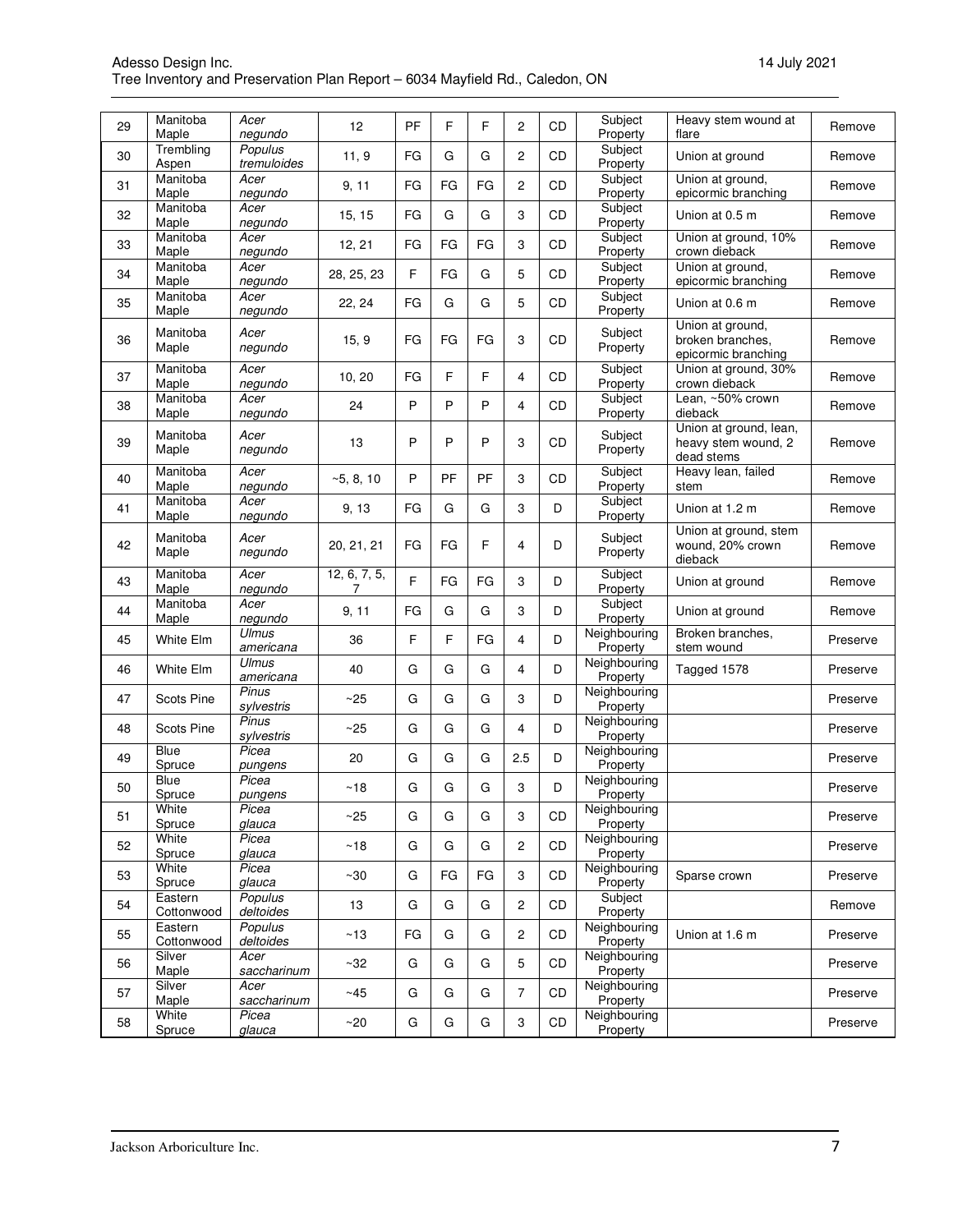| Codes      |                                 |            |  |  |  |
|------------|---------------------------------|------------|--|--|--|
| <b>DBH</b> | Diameter at<br>Breast<br>Height | (cm)       |  |  |  |
| ΤI         | Trunk<br>Integrity              | (G, F, P)  |  |  |  |
| CS         | Crown<br>Structure              | (G, F, P)  |  |  |  |
| CV         | Crown<br>Vigour                 | (G, F, P)  |  |  |  |
| CC         | Crown<br>Class                  | (D, CD, I) |  |  |  |
| Con.       | Condition                       | (G, F, P)  |  |  |  |
| DL         | Dripline                        | (m)        |  |  |  |
| D          | Dominant                        |            |  |  |  |
| CD         | Co-dominant                     |            |  |  |  |
| G          | Good                            |            |  |  |  |
| F          | Fair                            |            |  |  |  |
| P          | Poor                            |            |  |  |  |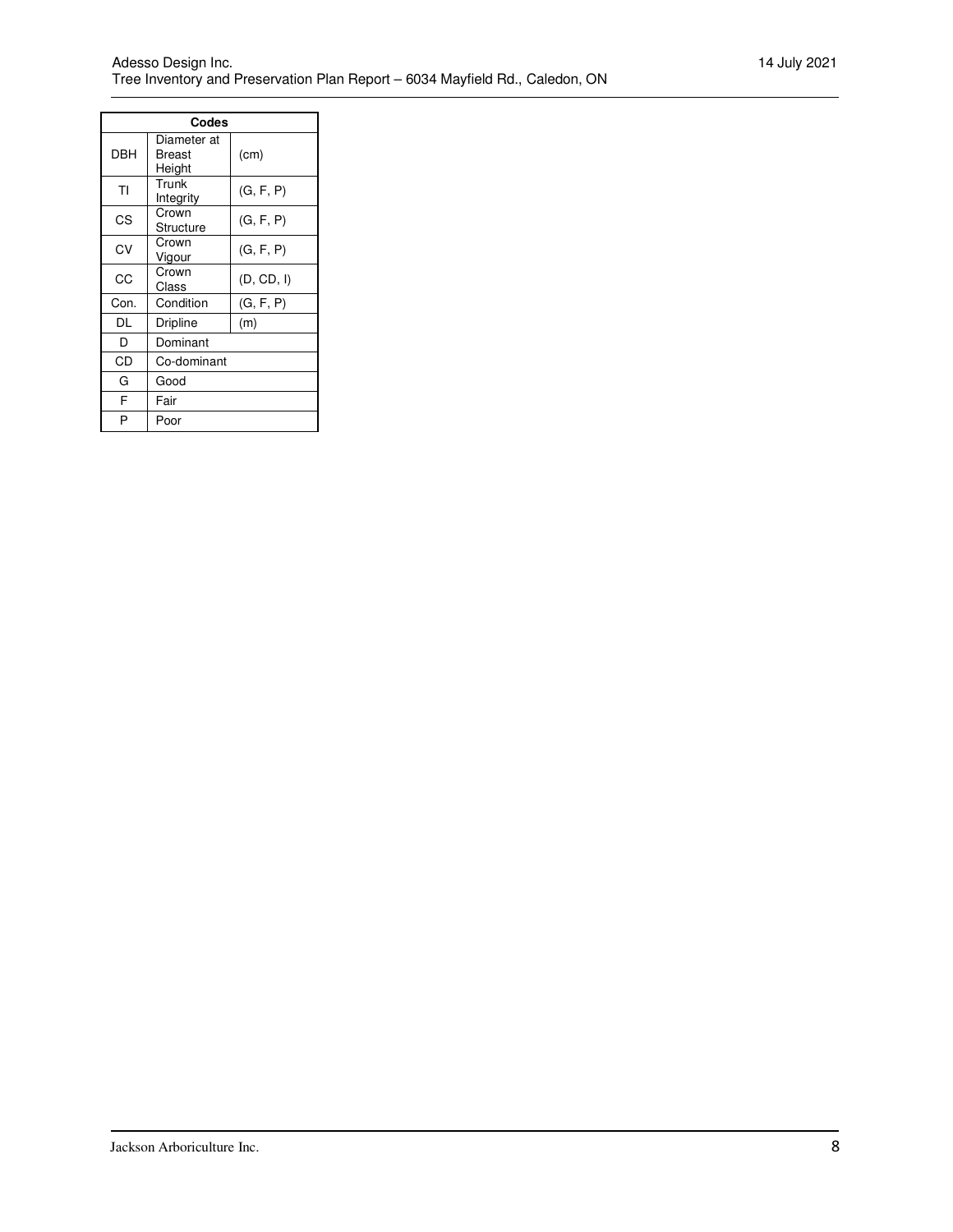### **Table 2. Tree Compensation Table**

| <b>Tree</b><br># | <b>Common Name</b>             | <b>Scientific</b><br><b>DBH</b><br><b>Condition</b><br><b>Name</b> |                       | Recommendation | Compensation<br><b>Trees</b> |                           |
|------------------|--------------------------------|--------------------------------------------------------------------|-----------------------|----------------|------------------------------|---------------------------|
| 1                | Eastern Red Cedar<br>(Juniper) | Juniperus<br>virginiana                                            | 28                    | G              | Remove                       | $\overline{c}$            |
| $\overline{c}$   | Manitoba Maple                 | Acer negundo                                                       | 59                    | $\overline{F}$ | Remove                       | N/A                       |
| 3                | Manitoba Maple                 | Acer negundo                                                       | 69, 53                | F              | Remove                       | N/A                       |
| 4                | Manitoba Maple                 | Acer negundo                                                       | 26, 18                | FG             | Remove                       | $\overline{c}$            |
| 5                | Manitoba Maple                 | Acer negundo                                                       | 18, 15, 22, 18        | PF             | Remove                       | N/A                       |
| 6                | Manitoba Maple                 | Acer negundo                                                       | 50                    | F              | Remove                       | N/A                       |
| 7                | Manitoba Maple                 | Acer negundo                                                       | 28, 24                | FG             | Remove                       | $\sqrt{2}$                |
| 8                | Manitoba Maple                 | Acer negundo                                                       | 13                    | FG             | Remove                       | 1                         |
| 9                | Manitoba Maple                 | Acer negundo                                                       | 46                    | FG             | Remove                       | $\ensuremath{\mathsf{3}}$ |
| 10               | <b>Trembling Aspen</b>         | Populus<br>tremuloides                                             | 10, 7                 | FG             | Remove                       | $\mathbf{1}$              |
| 11               | <b>Trembling Aspen</b>         | Populus<br>tremuloides                                             | 10                    | G              | Remove                       | 1                         |
| 12               | Manitoba Maple                 | Acer negundo                                                       | 13, 15                | FG             | Remove                       | $\mathbf{1}$              |
| 13               | <b>Trembling Aspen</b>         | Populus<br>tremuloides                                             | 20                    | F              | Remove                       | N/A                       |
| 14               | Manitoba Maple                 | Acer negundo                                                       | 12                    | F              | Remove                       | N/A                       |
| 15               | Manitoba Maple                 | Acer negundo                                                       | 15                    | FG             | Remove                       | 1                         |
| 16               | <b>Trembling Aspen</b>         | Populus<br>tremuloides                                             | 28                    | FG             | Remove                       | $\overline{c}$            |
| 17               | <b>Trembling Aspen</b>         | Populus<br>tremuloides                                             | 21                    | F              | Remove                       | N/A                       |
| 18               | <b>Trembling Aspen</b>         | Populus<br>tremuloides                                             | 13                    | G              | Remove                       | 1                         |
| 19               | <b>Trembling Aspen</b>         | Populus<br>tremuloides                                             | 17                    | F              | Remove                       | N/A                       |
| 20               | <b>Trembling Aspen</b>         | Populus<br>tremuloides                                             | 18                    | P              | Remove                       | N/A                       |
| 21               | <b>Trembling Aspen</b>         | Populus<br>tremuloides                                             | 16, 12                | FG             | Remove                       | 1                         |
| 22               | <b>Trembling Aspen</b>         | Populus<br>tremuloides                                             | 10, 15, 16, 9         | FG             | Remove                       | 1                         |
| 23               | <b>Trembling Aspen</b>         | Populus<br>tremuloides                                             | 12                    | G              | Remove                       | 1                         |
| 24               | <b>Trembling Aspen</b>         | Populus<br>tremuloides<br>Populus                                  | 12                    | G              | Remove                       | 1                         |
| 25               | <b>Trembling Aspen</b>         | tremuloides<br>Populus                                             | 14                    | PF             | Remove                       | N/A                       |
| 26               | <b>Trembling Aspen</b>         | tremuloides                                                        | 11                    | FG             | Remove                       | 1                         |
| 27               | Manitoba Maple                 | Acer negundo                                                       | 13, 14, 12            | F              | Remove                       | N/A                       |
| 28               | Manitoba Maple                 | Acer negundo                                                       | 21, 18, 17,<br>14, 14 | FG             | Remove                       | $\overline{c}$            |
| 29               | Manitoba Maple                 | Acer negundo                                                       | 12                    | PF             | Remove                       | N/A                       |
| 30               | <b>Trembling Aspen</b>         | Populus<br>tremuloides                                             | 11, 9                 | FG             | Remove                       | $\mathbf{1}$              |
| 31               | Manitoba Maple                 | Acer negundo                                                       | 9, 11                 | FG             | Remove                       | 1                         |
| 32               | Manitoba Maple                 | Acer negundo                                                       | 15, 15                | FG             | Remove                       | 1                         |
| 33               | Manitoba Maple                 | Acer negundo                                                       | 12, 21                | FG             | Remove                       | $\overline{c}$            |
| 34               | Manitoba Maple                 | Acer negundo                                                       | 28, 25, 23            | F              | Remove                       | N/A                       |
| 35               | Manitoba Maple                 | Acer negundo                                                       | 22, 24                | FG             | Remove                       | $\overline{c}$            |
| 36               | Manitoba Maple                 | Acer negundo                                                       | 15, 9                 | FG             | Remove                       | 1                         |
| 37               | Manitoba Maple                 | Acer negundo                                                       | 10, 20                | F              | Remove                       | N/A                       |
| 38               | Manitoba Maple                 | Acer negundo                                                       | 24                    | P              | Remove                       | N/A                       |
| 39               | Manitoba Maple                 | Acer negundo                                                       | 13                    | P              | Remove                       | N/A                       |